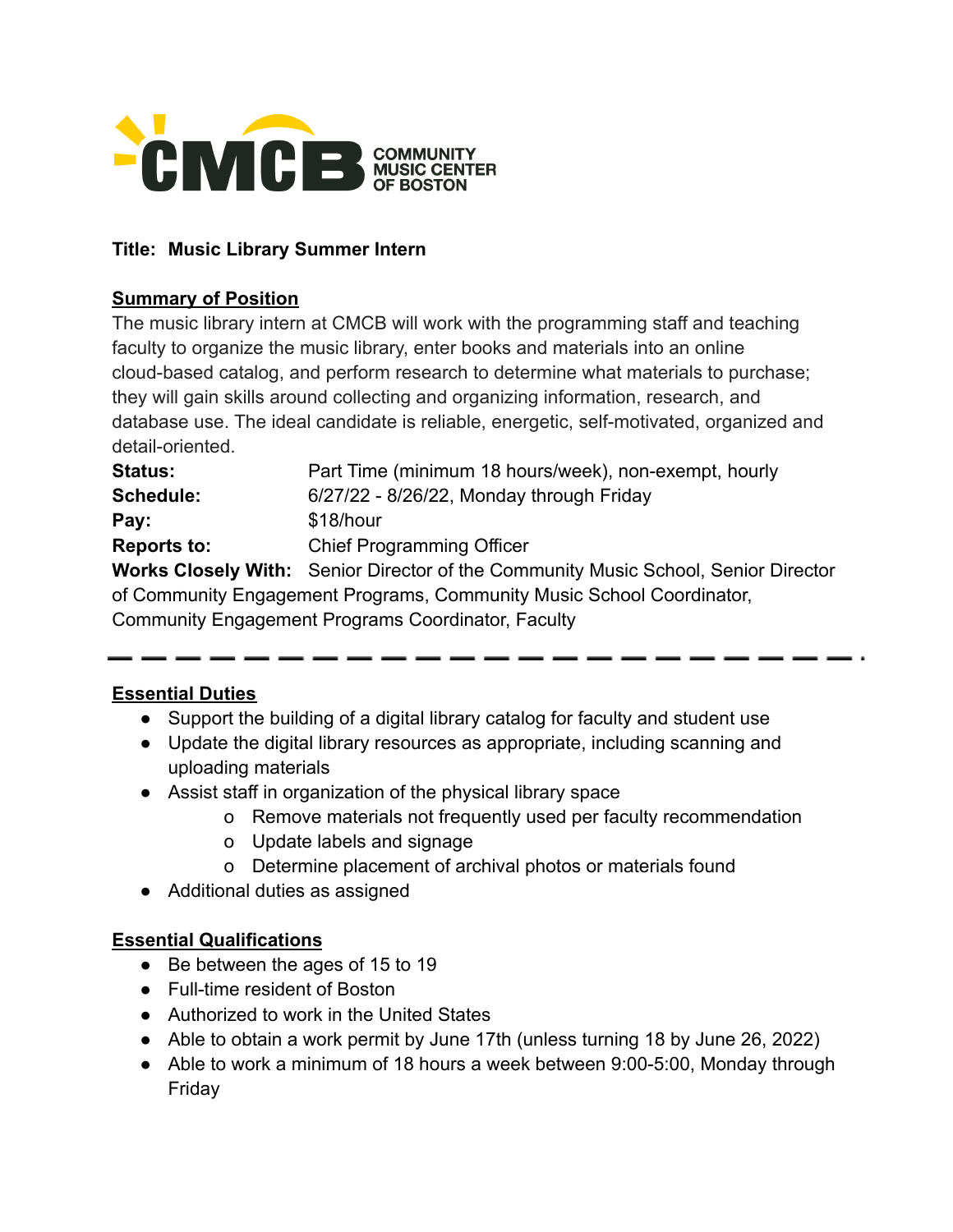- Must be able to comply with CMCB's vaccination verification or proof of testing requirement
- Able to travel to and from CMCB (34 Warren Ave, 02116)
- Can work with people of diverse backgrounds
- Ability to communicate clearly and effectively
- Work well with others and independently
- Proficient problem-solving and organization skills
- General aptitude for technology and email

#### **Preferred Qualifications**

- Prior experience with Microsoft Office (Word, Excel, PowerPoint) and Google **Suite**
- Prior administrative experience is not required but a plus

## **Physical Demands**

The employee may occasionally lift or move up to 10 pounds.

## **Application Instructions**

Please send the following by email to [jobs@cmcb.org](mailto:jobs@cmcb.org). Address your materials to Morgan Beckford, Chief Programming Officer:

- A statement of interest explaining why you want to work at CMCB
- A current resume
- One personal reference

**Applications will be reviewed beginning April 13th as they are received.** *Please, no phone calls or walk-ins.*

# **ABOUT COMMUNITY MUSIC CENTER OF BOSTON**

Community Music Center of Boston is an arts education nonprofit founded in 1910, with a mission to transform lives by providing equitable access to excellent music education and arts experiences. Over 4,000 students participate in our programs every week. We are proud to act as the largest external provider of arts education to the Boston Public Schools, supporting rigorous, relevant, and culturally-responsive musical instruction for one of the most diverse school districts in the nation. CMCB's Community Music School Division offers lessons, group classes, ensembles, and early childhood programming at our headquarters in Boston's South End. Our Community Engagement Programs operate in partnership with a dozen public schools, a dozen social service agencies, and a variety of community centers, housing developments, and charter schools, supporting programs throughout virtually every neighborhood in Boston, in-school, after-school, and in the summer.

Community Music Center of Boston is committed to recruiting and fostering a diverse community of staff and students and is proud to be an **Equal Opportunity Employer**.